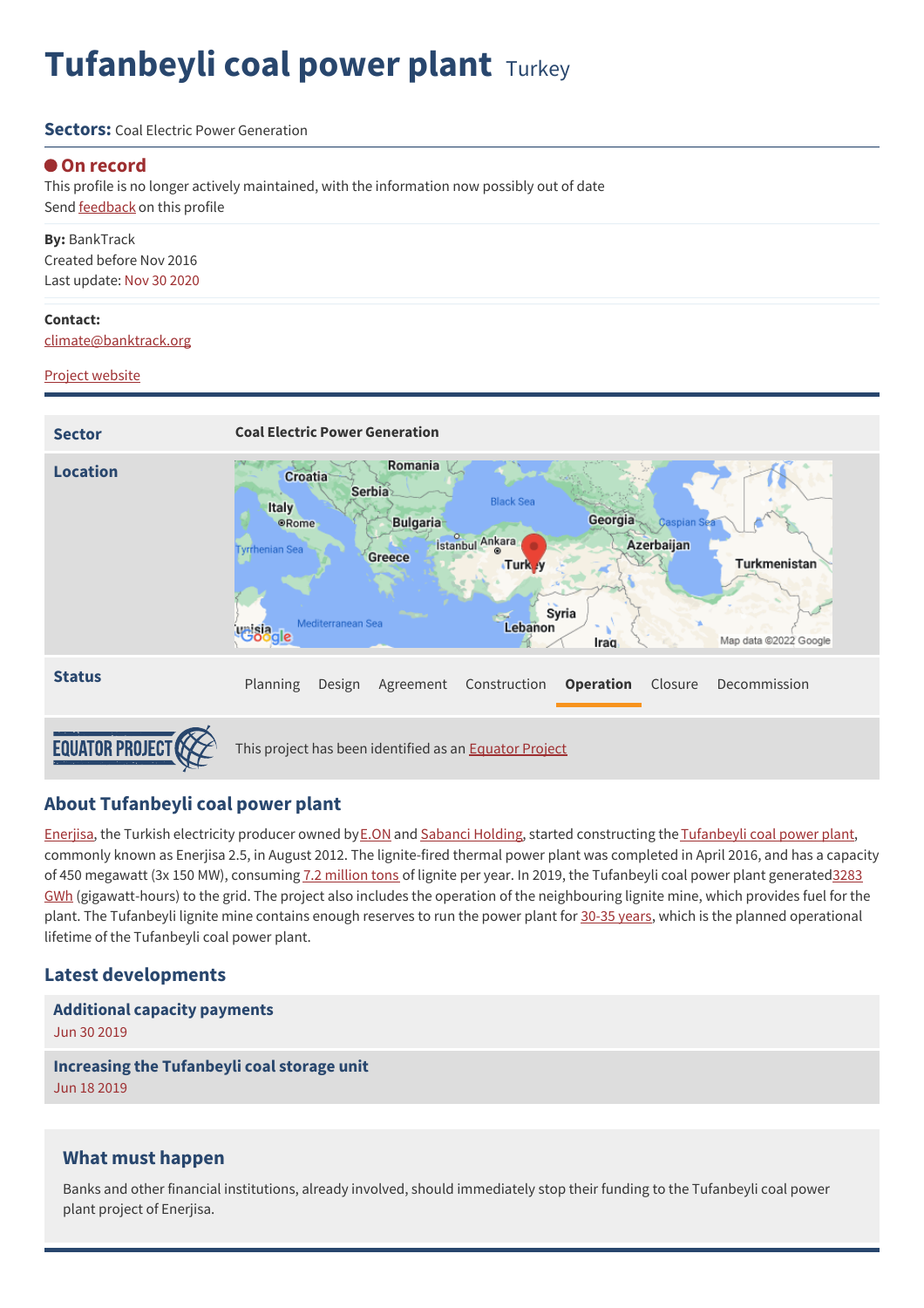## **Impacts**

## **Social and human rights impacts**

The impact of the project depends on each village. The village of Kayacik is affected most by the power plant station area, whereas the lignite mine will predominantly affect the village of Yamanli. The village of Taspinar in the north is severly affected by the mine area as well. The village of Kayacik has lost its irrigated land to the project's power plant area. Kayarcik is the largest village in the project area with about 400 households and a population size of almost 1,000 people. During summer times, the population almost doubles.

The major economic activity of the village is agriculture. Potato farming is widespread. The majority of villagers rent their land and work on their own land as daily workers. Yamanli village is going to lose almost 90 percent of the arable land at the initial plan of mine area. Even though the mine area is going to be rehabilitated and can be hypothetically available for farming once the mine sources are exploited, it will take decades before the land is suitable for cultivation once again.

In [January](http://www.haberler.com/tufanbeyli-termik-santrali-insaatindaki-iscilerin-6921566-haberi/) 2015, local residents protested against the use of foreign workers at the construction site, arguing that the project developers should be using local labour.

Lands which were previously used for cultivation and legally divided into different parcels will be combine into one piece of land. Only a part of which are acquired by Enerjisa, might be available for recultivation, because the other parts of the land in the mine area can be re-used by farmers if they will be expropriated by the Energy Market Regulatory Board and become public lands. Furthermore, topographical structure of these lands, acquired by Enerjisa or EMRA, will change after the mine sources are exploited. Therefore, it is difficult to restructure these lands for them to be available for farming, same as before. Considering the lack of skills of the project affected population, households that are losing all of their land to the Project will be vulnerable. They may not be able to replace the land that was expropriated with nearby land for cultivation or invest in livestock.

## **Environmental and climate impacts**

The Sariz River/Magara Creek flows from north to south, 2.5 kilometers west of the Tufanbeyli power plant and approximately centrally through the alluvial plain that yields the lignite deposits. The Magara Creek is one of the major sources to the Catalan Dam which provides drinking water for the Adana Province. A number of other small tributaries are present in the area. The nearest human population is the village of Yamanli with approximately 750 persons, located 2.8 kilometeres to the west of the power plant, which is on the western boundary of the proposed lignite mine. There are four other villages in the local vicinity: Pinarlar, Taspinar, Kayicik and Yesilova. The total population of the Tufanbeyli district in 2011 was approximately 17,500. The surface waters in the area are used for drinking, irrigation and livestock. The surface waters also support amphibians.

Protected areas in the region include the Kurebeli Canyon Wildlife Development site, 45,000 hectare, located 17 kilometres northwest of the Project site. The Kurebeli site is designated for game animals, and an important archaeological site, "Sar" city, which was the regional centre of the Hittites, located approximately 20 kilometres to the north east of the Tufanbeyli district. There are 15 reptile species present in the local area which are protected by the Bern Convention from 1979. A recent ecology survey identified up to 50 bird species in the region and up to 15 mammalian species. No globally threatened species of mammals or birds have been identified. Any species identified on the project site are also present in the wider area.

## **Other impacts**

The main outcomes are that over 40 years, the power plant would cause the loss of about 23,000 life-years due to preliminary deaths, half a million lost working days, half a million asthma attacks, almost three million days of respiratory illness and an economic damage of EUR three billion, discounted at 1%.

Overview of impacts per year of operation

Years of life lost: 564 Lost working days 11,924 Days of respiratory illness: 68,021 Asthma attacks, need for medication: 11,270 CO2 emissions: Metric tonnes 2.7 Economic damage: EUR 86.85 million

Overview of health impacts over 40 years of operation

Years of life lost: 22,560 Lost working days: 476,960 Days of respiratory illness: 2,720,840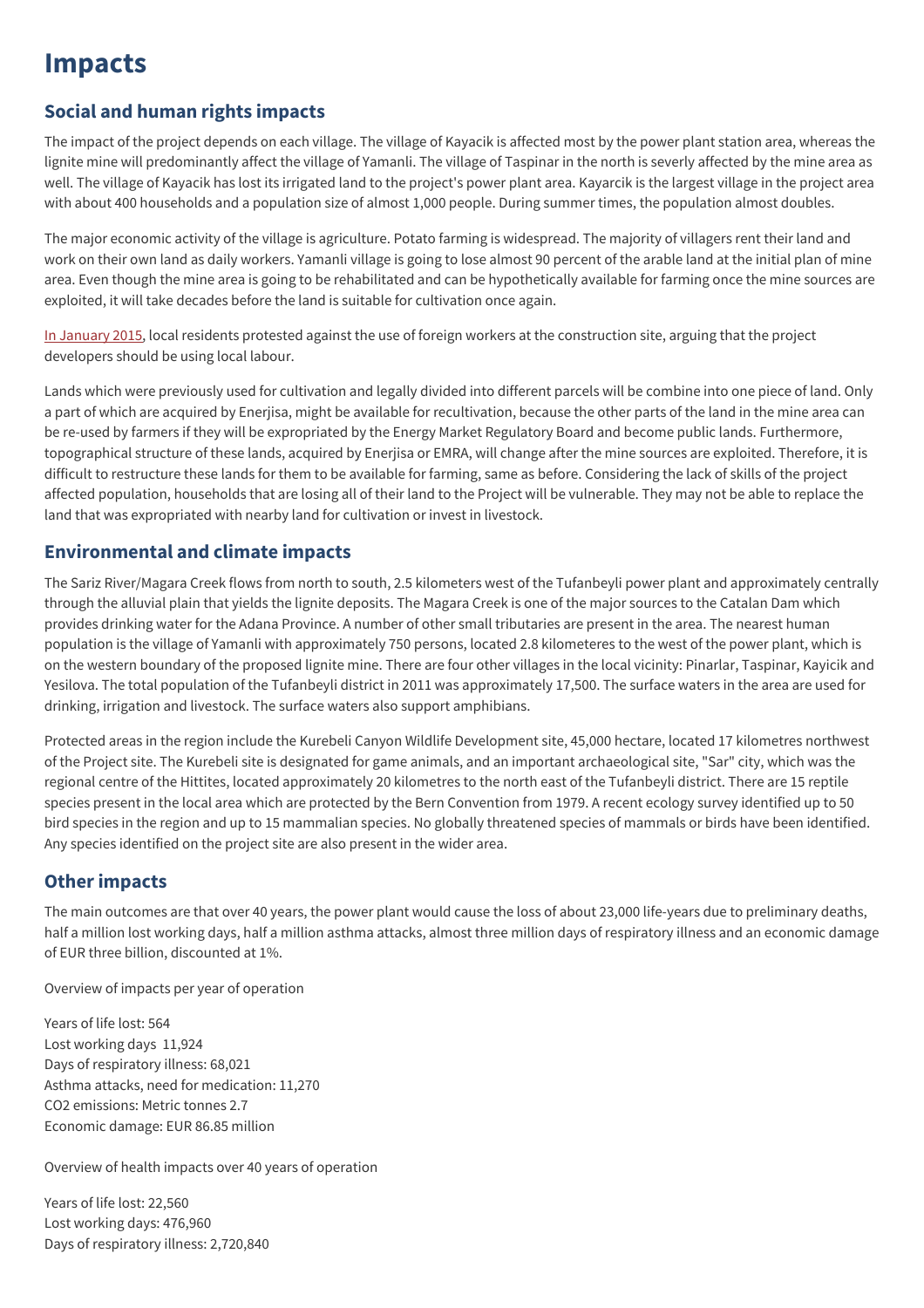Economic damage: EUR2.8 billion



## **Governance**

## **Applicable norms and standards**

**Equator [Principles](http://www.equator-principles.com)**

## **Brief history**

Enerjisa is a 50-50 joint venture that was initially formed in 2007 between H.O. Sabanci Holding A.S. from Turkey and Verbund International GmbH from Austria, a wholly owned subsidiary of Verbund AG. Sabanci is one of the leading industrial and financial conglomerates in Turkey. Verbund's share in the joint venture was taken over by Germany's biggest power group E.ON in December 2012, swapping it against E.ON's interest in eight run-of-river plants in Germany plus other assets in a deal worth more than USD one billion. The joint venture Enerjisa is the second most important power producer in Turkey.

After the deal, E.ON announced that it was planning to more than double Enerjisa's share in the Turkish power generation capacity. As part of the deal the company is aiming to invest EUR 150-200 million annually in Turkey until 2015.

## **Updates**

## **Additional capacity payments**

#### Jun 30 2019

In the first half of 2019, Enerjisa was paid 45,785,513.16 Turkish liras by the government in support of its operations at Tufanbeyli coalfired plant via the capacity [mechanisms.](https://www.sourcewatch.org/index.php/Turkey_and_coal#Subsidies)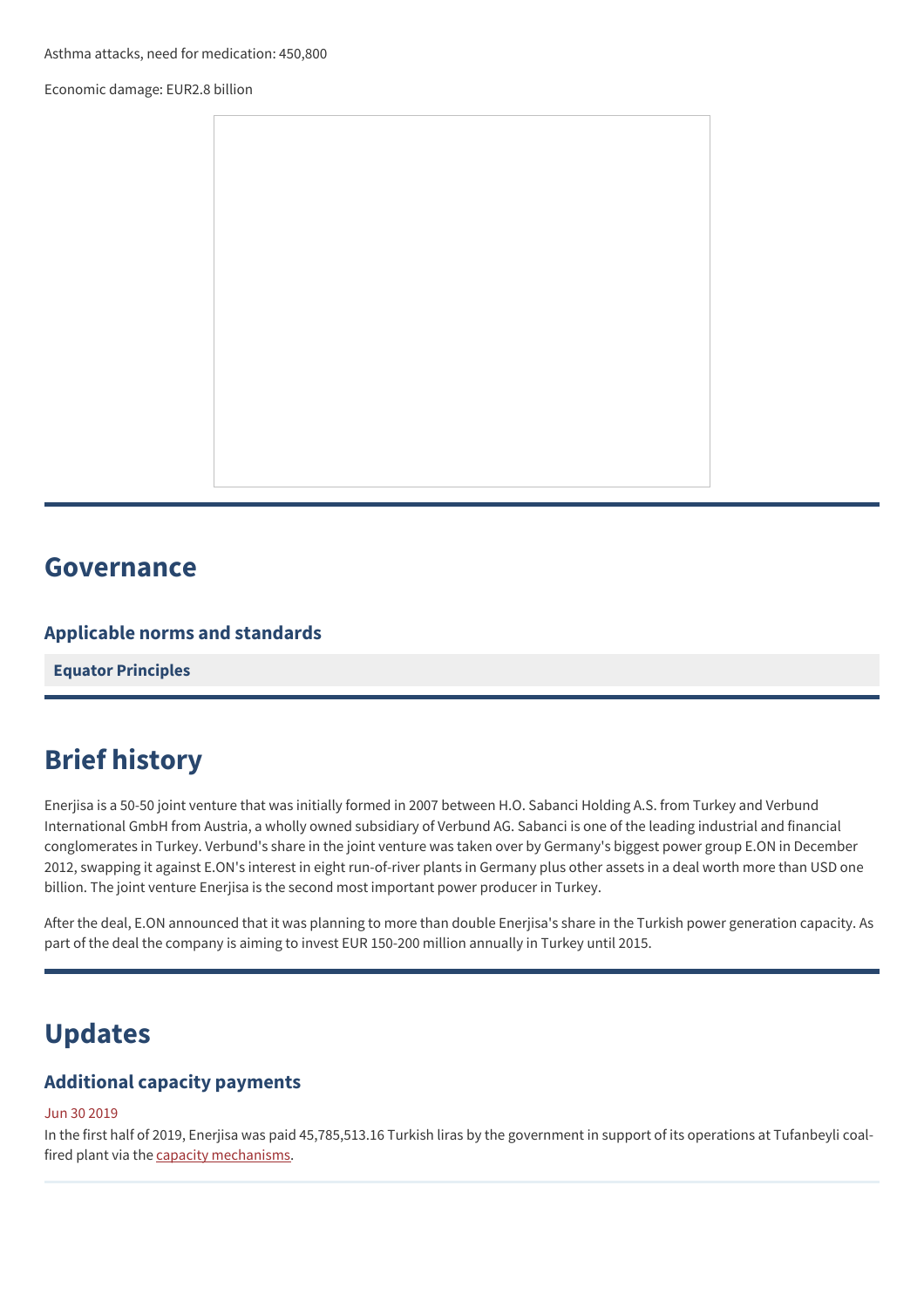## **Increasing the Tufanbeyli coal storage unit**

Jun 18 2019

In June 2019, Enerjisa <u>[announced](https://www.enerjigunlugu.net/enerjisa-tufanbeyli-termikte-depolama-kapasitesini-arttiracak-32865h.htm)</u> the upsizing of the coal storage unit at Tufanbeyli power plant from 1000 m<sup>3</sup> to 2700 m<sup>3.</sup>

## **Capacity payments**

#### Feb 16 2018

In 2018 Enerjisa was paid millions of lira by the government in support of the Tufanbeyli coal plant via the capacity mechanism.

## **BlackRock emerges as biggest buyer in Turkey's first IPO of 2018**

#### Feb 5 2018

In February 2018, Enerjisa Enerji, the operator of the Tufanbeyli coal plant, achieved the largest private sector public offering of Turkey by making 20 percent of its shares public and started trading on the Borsa Istanbul. E.ON and Sabancı Holding now equally hold the remaining 80% of shares. The world's biggest asset manager, Blackrock, bought the [majority](https://www.bloomberg.com/news/articles/2018-02-05/blackrock-emerges-as-biggest-buyer-in-turkey-s-first-ipo-of-2018) of the shares.

### **Tufanbeyli power plant in operation**

#### Apr 30 2016

Tufanbeyli Power Plant established by Turkey's energy company Enerjisa, has started its operations in April 2016 (source Enerijsa.com).

### **EON Is in Talks to Sell Its Stake in Turkey's Enerjisa**

#### Jan 20 2016

EON is planning to sell its stake in Turkey's biggest energy company Enerjisa to improve its debt and equity balance. EON's partner Haci Omer Sabanci Holdings is also planning to sell a stake in Enerjisa, according to [marketrealist.com.](https://marketrealist.com/2016/01/eon-talks-sell-stake-turkeys-enerjisa/)

#### **Tufanbeyli Lignite Power Plant Project status December 2015**

#### Dec 1 2015

[According](https://www.enerjisa.com.tr/en/about-enerjisa/our-operations/generation/our-projects) to Enerjisa: the construction activities of the power plant have been kicked off in 2011 and as of December 2015 two units, 300 megawatt, were commissioned. The commissioning process for the final unit is still in progress. Estimated completion timing is projected for the first half of 2016**.**

#### **Enerjisa secures EUR750 million in loans**

#### Jul 27 2012

[According](http://www.hurriyetdailynews.com/enerjisa-secures-750-million-euro-in-loans.aspx?pageID=238&nID=26454&NewsCatID=344) to The Hurriyet Daily news: Sabancı Holding's Enerjisa has obtained a loan of EUR750 million to finance the construction of the Tufanbeyli Thermal Power Plant in the southern province of Adana. Creditors backing the loan include: Société Générale, UniCredit Bank Austria, HSBC, Raiffeisen, Tokyo-Mitsubishi UFJ, BNP Paribas, Fortis, Akbank, Deutsche Bank, Natixis and Erste Group, according to a company statement. Most of the finance package was insured by K-Sure, a South Korean insurance firm.

### **ITOCHU is awarded for Coal Fired Power Plant in Tufanbeyli**

#### May 17 2011

ITOCHU [Corporation](http://www.itochu.co.jp/en/news/2011/110517.html), in cooperation with the Korean engineering company, SK Engineering & Construction Co. part of the South Korean conglomerate SK Group, has received around YEN80 billion EPC (engineering, procurement and construction) contract from the Turkish power generating company, Enerjisa Enerji Uretim A.S., for a coal fired power plant in Tufanbeyli.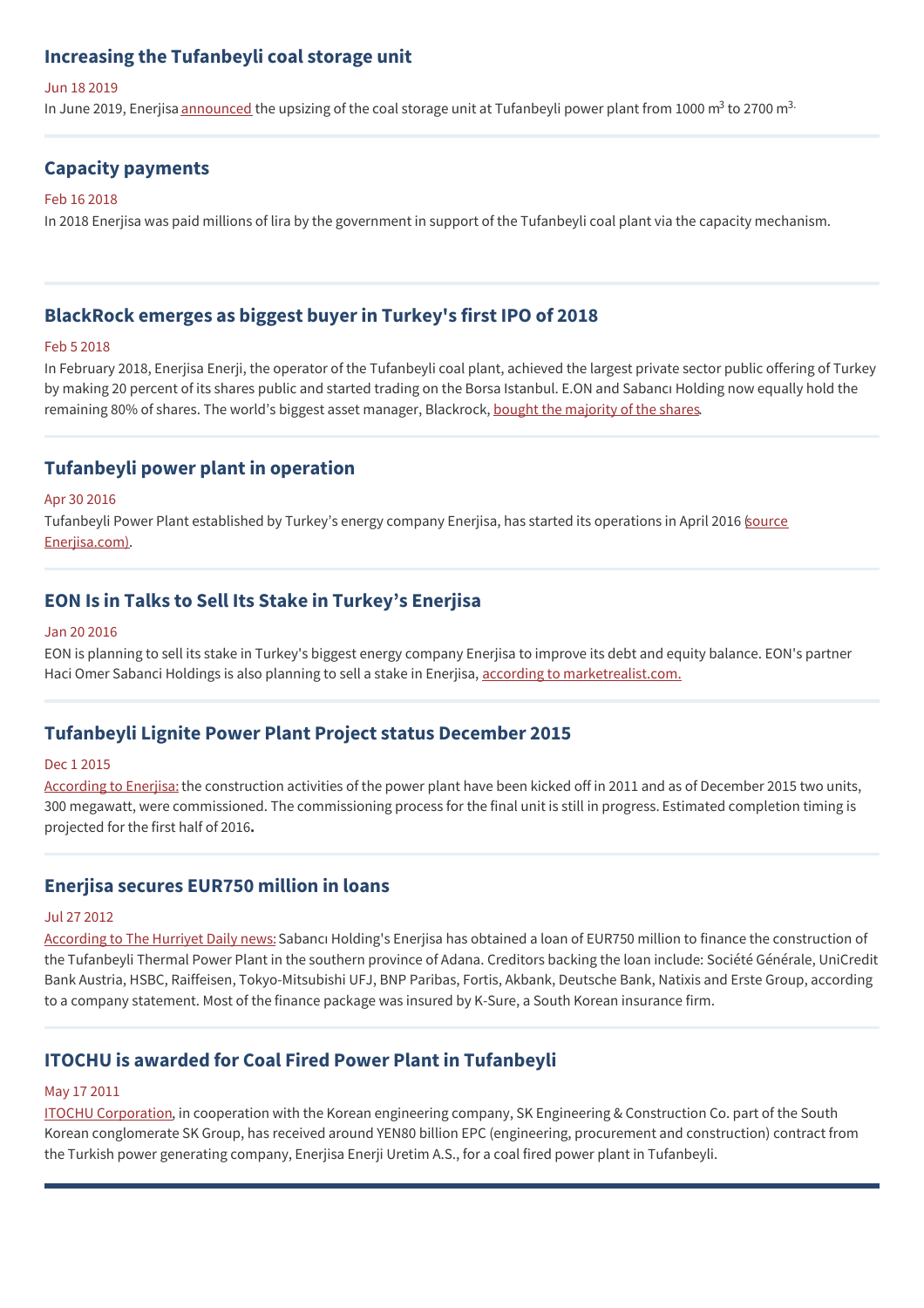## **Financiers**

| <b>Banks</b>                                                                        |                |                  |                  |  |
|-------------------------------------------------------------------------------------|----------------|------------------|------------------|--|
| <b>Akbank Turkey profile</b>                                                        |                |                  | Details <b>V</b> |  |
| Debt - project finance<br>source: link                                              | EUR 62 million | 27 July 2012     |                  |  |
| <b>BNP Paribas</b> France profile                                                   |                |                  |                  |  |
| Debt - project finance<br>As part of a 142 million euros loan<br>source: link       | EUR 30 million | 27 July 2012     |                  |  |
| Debt - project finance<br>As part of a 608 million euros loan<br>source: link       | EUR 60 million | 27 July 2012     |                  |  |
| <b>Deutsche Bank</b> Germany profile                                                |                |                  | Details $\nabla$ |  |
| Debt - project finance<br>source: link                                              | EUR 50 million | 27 July 2012     |                  |  |
| <b>Erste Bank</b> Austria profile                                                   |                |                  | Details <b>V</b> |  |
| Debt - project finance<br>source: link                                              | EUR 30 million | 27 July 2012     |                  |  |
| <b>HSBC</b> United Kingdom profile                                                  |                |                  | Details <b>V</b> |  |
| Debt - project finance<br>As part of a 142 million loan<br>source: link             | EUR 20 million | 27 July 2012     |                  |  |
| Debt - project finance<br>As part of a 608 million euros loan<br>source: link       | EUR 80 million | 27 July 2012     |                  |  |
| Mitsubishi UFJ Financial Group (MUFG) Japan profile<br>Details $\blacktriangledown$ |                |                  |                  |  |
| Debt - project finance<br>source: link                                              | EUR 94 million | 27 December 2012 |                  |  |
| <b>Natixis</b> France profile                                                       |                |                  | Details $\nabla$ |  |
| Debt - project finance<br>source: link                                              | EUR 40 million | 27 July 2012     |                  |  |
| Raiffeisen Bank International Group Austria profile                                 |                |                  |                  |  |
| Debt - project finance<br>source: link                                              | EUR 94 million | 27 December 2012 |                  |  |
| Société Générale France profile                                                     |                |                  |                  |  |
| Debt - project finance<br>source: link                                              | EUR 50 million | 27 July 2012     |                  |  |